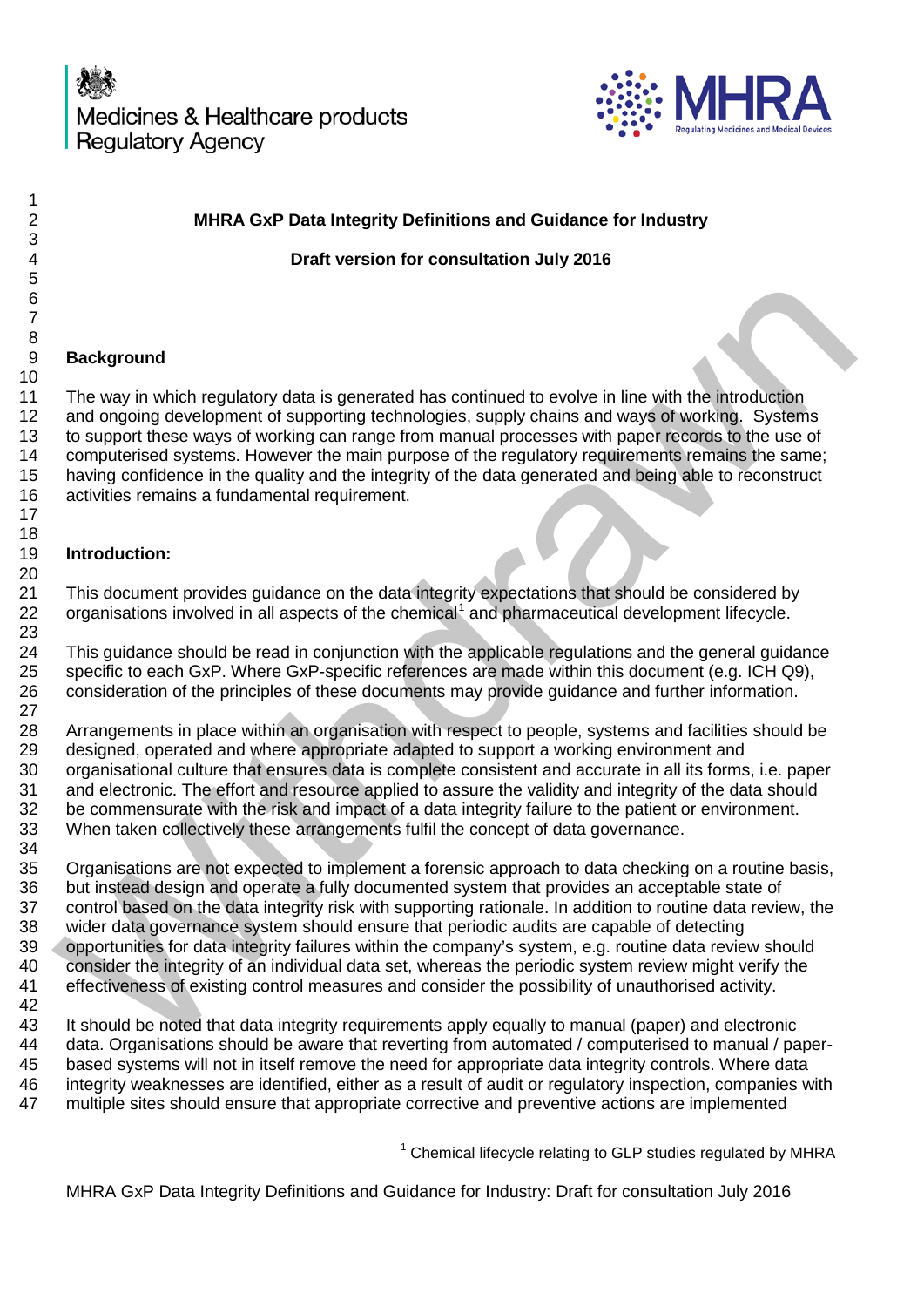



48 across the organisation. Appropriate notification to regulatory authorities should be made where 49 applicable. applicable. Although not included in this guidance, the impact of organisational culture and senior management behaviour on the success of data governance measures should not be underestimated.

### 53<br>54 **Establishing data criticality and inherent integrity risk:**

55<br>56 56 The degree of effort and resource applied to the organisational and technical control of data lifecycle<br>57 elements should be commensurate with its criticality in terms of impact to quality attributes. elements should be commensurate with its criticality in terms of impact to quality attributes.

 Data may be generated by (i) manual means - a paper-based record of a manual observation, or (ii) electronic means - in terms of equipment, a spectrum of simple machines through to complex highly configurable computerised systems.

 When manually recorded data requires stringent oversight, consideration should be given to risk- reducing supervisory measures. Examples include contemporaneous second person verification of data entry, or cross checks of related information sources (e.g. equipment log books). 

 The inherent risks to data integrity relating to equipment and computerised systems may differ depending upon the degree to which data (or the system generating or using the data) can be configured, and therefore potentially manipulated (see figure 1). behaviour is success or utang version and enterprise solution to the understandant interpretation and technical control of data lifecycle<br>
Enterpretation and resource applied to the organisational and technical control of

 

- 
- 
- 
-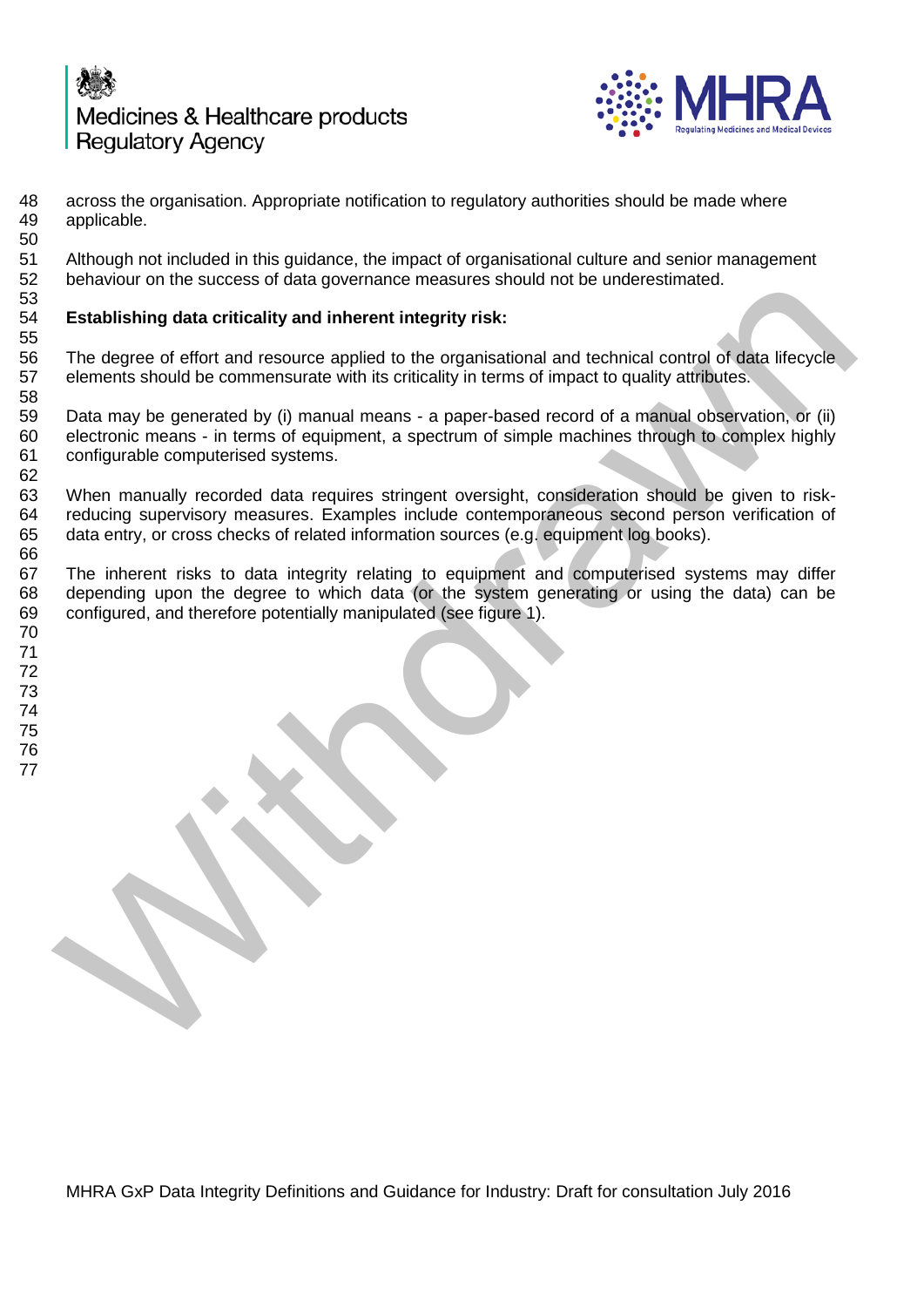



# 78 **Figure 1: Table to illustrate the spectrum of simple machine (left) to complex computerised**

### system (right), and relevance of printouts as 'original data'

80 81

| <b>System</b><br>complexity                                                                                                                                                                                                                                                                                                                                                                                                                                                                                                                                                                                                                                                                                                 | <b>Simple</b><br>system                     |                          |                                         |                                               |                                       | <b>Complex</b><br>system          |  |  |  |
|-----------------------------------------------------------------------------------------------------------------------------------------------------------------------------------------------------------------------------------------------------------------------------------------------------------------------------------------------------------------------------------------------------------------------------------------------------------------------------------------------------------------------------------------------------------------------------------------------------------------------------------------------------------------------------------------------------------------------------|---------------------------------------------|--------------------------|-----------------------------------------|-----------------------------------------------|---------------------------------------|-----------------------------------|--|--|--|
|                                                                                                                                                                                                                                                                                                                                                                                                                                                                                                                                                                                                                                                                                                                             | pH meter                                    | Filter integrity<br>test |                                         |                                               | Interactive<br>response<br>technology | Enterprise<br>resource<br>planner |  |  |  |
|                                                                                                                                                                                                                                                                                                                                                                                                                                                                                                                                                                                                                                                                                                                             |                                             | UV spec                  | <b>HPLC</b><br>systems                  | LC-MS-MS                                      | <b>LIMS</b>                           |                                   |  |  |  |
|                                                                                                                                                                                                                                                                                                                                                                                                                                                                                                                                                                                                                                                                                                                             | Balance                                     | <b>FTIR</b>              |                                         | Pharmacovigilanc<br>e database                |                                       | <b>Bespoke</b><br>systems         |  |  |  |
|                                                                                                                                                                                                                                                                                                                                                                                                                                                                                                                                                                                                                                                                                                                             |                                             | <b>ECG</b><br>machines   | Electronic<br>trial master<br>file      |                                               | Clinical<br>database                  |                                   |  |  |  |
|                                                                                                                                                                                                                                                                                                                                                                                                                                                                                                                                                                                                                                                                                                                             |                                             | Spreadsheet              |                                         |                                               | Statistical<br>analysis<br>tools      |                                   |  |  |  |
|                                                                                                                                                                                                                                                                                                                                                                                                                                                                                                                                                                                                                                                                                                                             | Min/Max<br>thermometers                     | Data loggers             | <b>Building</b><br>management<br>system |                                               |                                       |                                   |  |  |  |
| <b>Software</b>                                                                                                                                                                                                                                                                                                                                                                                                                                                                                                                                                                                                                                                                                                             | No software                                 | Simple<br>software       |                                         |                                               |                                       | Complex<br>software               |  |  |  |
| <b>Printouts</b>                                                                                                                                                                                                                                                                                                                                                                                                                                                                                                                                                                                                                                                                                                            | Printouts may<br>represent<br>original data |                          |                                         | Printouts not representative of original data |                                       |                                   |  |  |  |
| With reference to figure 1, simple systems (such as pH meters and balances) may only require<br>calibration, whereas complex systems require 'validation for intended purpose'. Validation effort<br>increases from left to right in the diagram. However, it is common for companies to overlook systems<br>of apparent lower complexity. Within these systems it may be possible to manipulate data or repeat<br>testing to achieve a desired outcome with limited opportunity for detection (e.g. stand-alone systems<br>with a user configurable output such as ECG machines, FTIR, UV spectrophotometers).<br>Different data has varying importance to quality, safety and efficacy decisions. Data criticality may be |                                             |                          |                                         |                                               |                                       |                                   |  |  |  |
| determined by considering the type of decision influenced by the data. Data risk reflects its<br>vulnerability to unauthorised deletion or amendment, and the opportunity for detection during routine<br>review.                                                                                                                                                                                                                                                                                                                                                                                                                                                                                                           |                                             |                          |                                         |                                               |                                       |                                   |  |  |  |
| Reduced effort and/or frequency of control measures may be justified for data that has a lesser<br>impact to product and patient, if those data are obtained from a process that does not provide the<br>opportunity for amendment without specialist software/knowledge                                                                                                                                                                                                                                                                                                                                                                                                                                                    |                                             |                          |                                         |                                               |                                       |                                   |  |  |  |
| Data risk is typically increased by complex, inconsistent processes, with open ended and subjective                                                                                                                                                                                                                                                                                                                                                                                                                                                                                                                                                                                                                         |                                             |                          |                                         |                                               |                                       |                                   |  |  |  |

82 83

90

95

99

100 Data risk is typically increased by complex, inconsistent processes, with open ended and subjective 101 outcomes compared to simple tasks that are consistent, well defined and objective.

102 Automation, or the use of a 'validated system' (e.g. e-CRF; analytical equipment) may not be low risk 103 in terms of data integrity if the validated system is considered in isolation of the relevant business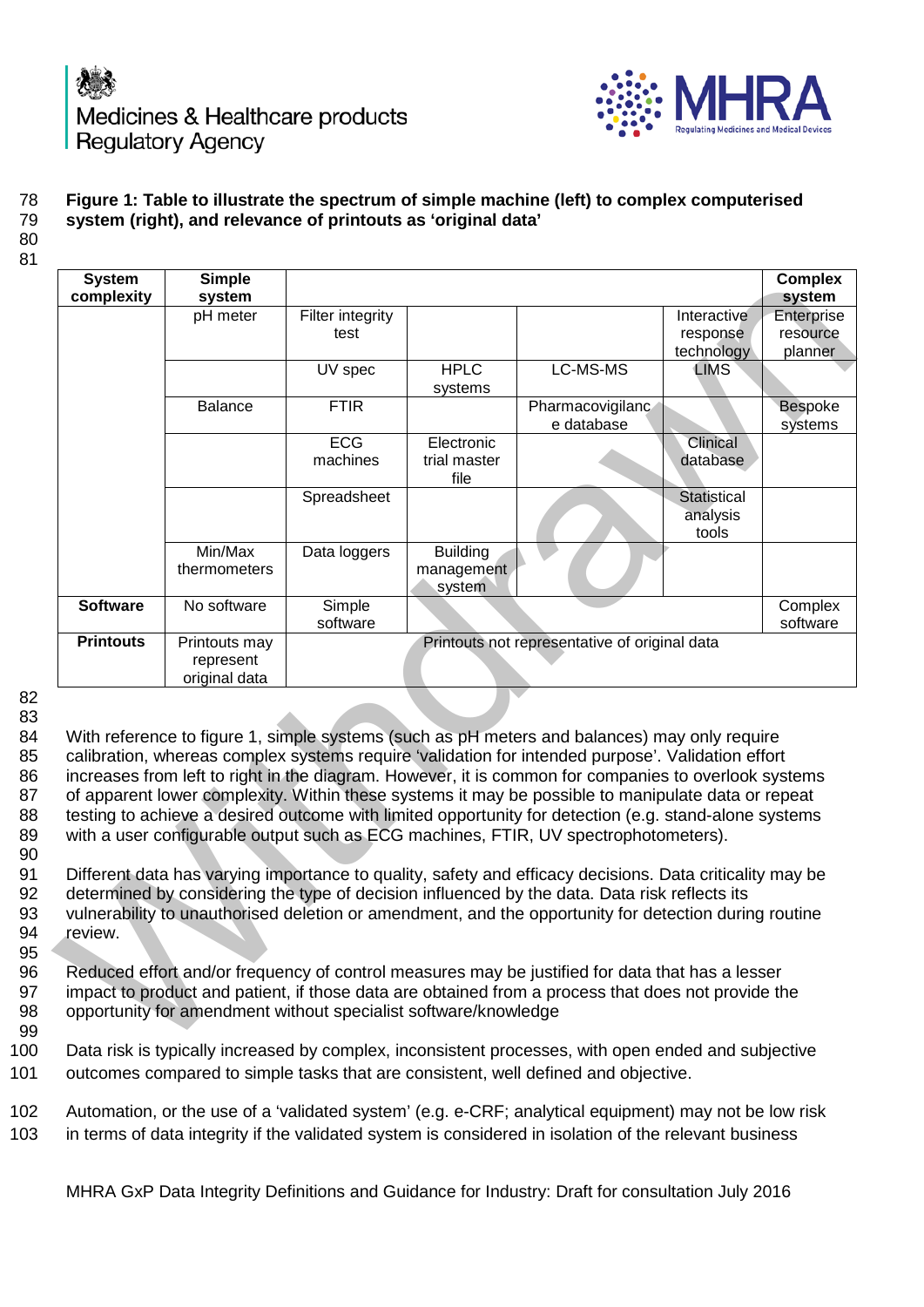

 process (trial subject data entry, analytical sample preparation). Where there is human intervention, particularly influencing how or what data is recorded or reported, there may be increased risk from poor organisational controls or data verification due to overreliance on the system's validated state.

Companies should balance data risk with other quality and compliance priorities. Prioritisation of

actions, including acceptance of an appropriate level of residual risk should be documented,

communicated to senior management, and kept under review. In situations where long-term

remediation actions are identified, risk reducing short-term measures should be implemented to

provide acceptable data governance in the interim.

 **Designing systems to assure data quality and integrity** 

 Systems and processes should be designed in a way that encourages compliance with the principles of data integrity. Consideration should be given to ease of access, usability and location whilst ensuring appropriate control of the activity guided by the criticality of the data. Examples include:

- <sup>119</sup> Access to appropriately controlled / synchronised clocks for recording timed events.<br>120  **Accessibility of records at locations where activities take place so that ad besidets re**
- <sup>120</sup> Accessibility of records at locations where activities take place so that ad hoc data recording and 121  $\frac{121}{122}$  later transcription to official records is not necessary<br>122  $\cdot$  'Free access' to blank paper proforman for raw/s
- <sup>122</sup> 'Free access' to blank paper proformae for raw/source data recording should be controlled 123 where this is appropriate. Reconciliation may be necessary to prevent recreation of a record.<br>124 and Lien access rights that provent (or audit trail) unauthorised data among ments
- $\frac{124}{125}$  User access rights that prevent (or audit trail) unauthorised data amendments 125
- <sup>125</sup> Automated data capture or printers attached to equipment such as balances<br>126  **Control of physical parameters** (time cance equipment) that permit performs
- <sup>126</sup> Control of physical parameters (time, space, equipment) that permit performance of tasks and 127  $\frac{127}{128}$  recording of data as required.
	- Access to raw data for staff performing data checking activities.
- 

 The use of scribes to record activity on behalf of another operator should be considered 'exceptional', and only take place where:

- 132 The act of contemporaneous recording compromises the product or activity e.g. documenting 133 line interventions by sterile operators.
- To accommodate cultural or staff literacy/language limitations, for instance where an activity is performed by an operator, but witnessed and recorded by a Supervisor or Officer.
- 

 In both situations, the supervisory recording should be contemporaneous with the task being 139 performed, and should identify both the person performing the task and the person completing the record. The person performing the task should countersign the record wherever possible, although it is accepted that this countersigning step will be retrospective. The process for supervisory (scribe) documentation completion should be described in an approved procedure, which should also specify 143 the activities to which the process applies. companes froudd belater elatar netw with other quality and compliance prontest. Promistation<br>carcing acceptance of an appropriate level of residual risk should be documented,<br>communicated to senior management, and kept und

- 
-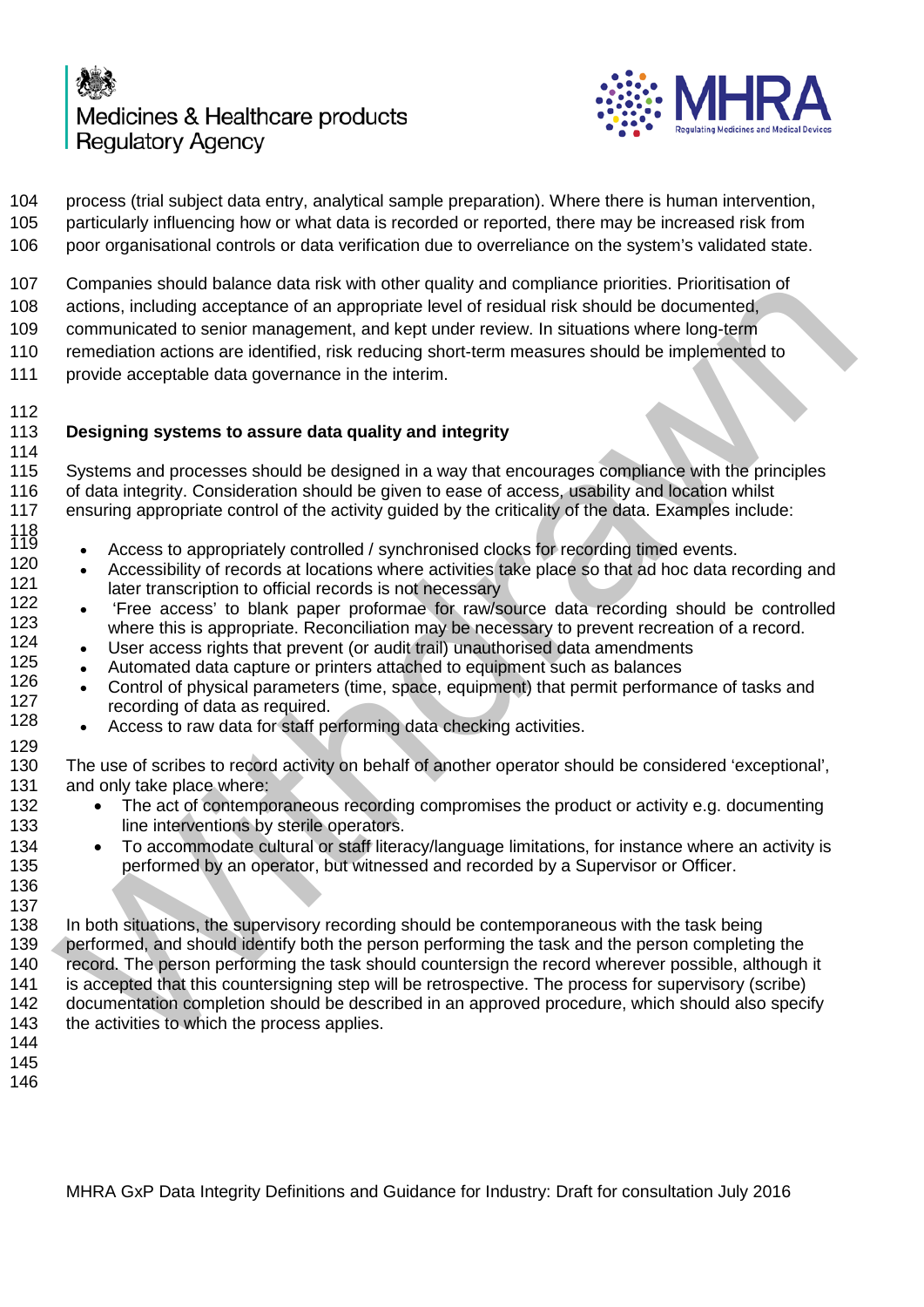

| 147<br>148               | <b>Definitions and guidance</b>                                                                                                                                                                                                                                                                                                                            |  |  |  |  |  |  |  |
|--------------------------|------------------------------------------------------------------------------------------------------------------------------------------------------------------------------------------------------------------------------------------------------------------------------------------------------------------------------------------------------------|--|--|--|--|--|--|--|
| 149<br>150               | In the following section, definitions are given in italic text.                                                                                                                                                                                                                                                                                            |  |  |  |  |  |  |  |
| 151                      | 1. Data                                                                                                                                                                                                                                                                                                                                                    |  |  |  |  |  |  |  |
| 152<br>153<br>154        | Facts and statistics collected together for reference or analysis                                                                                                                                                                                                                                                                                          |  |  |  |  |  |  |  |
| 155<br>156               | Data should be:                                                                                                                                                                                                                                                                                                                                            |  |  |  |  |  |  |  |
| 157<br>158               | A - attributable to the person generating the data<br>$L$ – legible and permanent                                                                                                                                                                                                                                                                          |  |  |  |  |  |  |  |
| 159                      | $C$ – contemporaneous                                                                                                                                                                                                                                                                                                                                      |  |  |  |  |  |  |  |
| 160<br>161<br>162        | $O$ – original record (or true copy)<br>A - accurate                                                                                                                                                                                                                                                                                                       |  |  |  |  |  |  |  |
| 163<br>164               | Data governance measures should also ensure that data is compete, consistent and enduring<br>throughout the lifecycle                                                                                                                                                                                                                                      |  |  |  |  |  |  |  |
| 165                      |                                                                                                                                                                                                                                                                                                                                                            |  |  |  |  |  |  |  |
| 166<br>167               | 2. Raw data (GCP: synonymous with 'source data')                                                                                                                                                                                                                                                                                                           |  |  |  |  |  |  |  |
| 168                      |                                                                                                                                                                                                                                                                                                                                                            |  |  |  |  |  |  |  |
| 169<br>170<br>171        | Original records, retained in the format in which they were originally generated (i.e. paper or<br>electronic), or as a 'true copy'. Raw data must be contemporaneously and accurately recorded by<br>permanent means.                                                                                                                                     |  |  |  |  |  |  |  |
| 172<br>173<br>174        | The definition of 'original records' currently varies across regulatory documents. By its nature, paper<br>copies of raw data generated electronically cannot be considered as 'raw data'.                                                                                                                                                                 |  |  |  |  |  |  |  |
| 175<br>176<br>177<br>178 | Raw data must permit the full reconstruction of the activities resulting in the generation of the data. In<br>the case of basic electronic equipment which does not store electronic data, or provides only a printed<br>data output (e.g. balance or pH meter), the printout constitutes the raw data.                                                    |  |  |  |  |  |  |  |
| 179<br>180               | In the following definitions, the term 'data' includes raw data.                                                                                                                                                                                                                                                                                           |  |  |  |  |  |  |  |
| 181                      |                                                                                                                                                                                                                                                                                                                                                            |  |  |  |  |  |  |  |
| 182<br>183               | 3. Metadata:                                                                                                                                                                                                                                                                                                                                               |  |  |  |  |  |  |  |
| 184                      |                                                                                                                                                                                                                                                                                                                                                            |  |  |  |  |  |  |  |
| 185<br>186<br>187<br>188 | Metadata is data that describe the attributes of other data, and provide context and meaning.<br>Typically, these are data that describe the structure, data elements, inter-relationships and other<br>characteristics of data. It also permits data to be attributable to an individual (or if automatically<br>generated, to the original data source). |  |  |  |  |  |  |  |
| 189                      |                                                                                                                                                                                                                                                                                                                                                            |  |  |  |  |  |  |  |
| 190<br>191               | Metadata forms an integral part of the original record. Without metadata, the data has no meaning.                                                                                                                                                                                                                                                         |  |  |  |  |  |  |  |
| 192<br>193<br>194<br>195 | See also 'flat files'                                                                                                                                                                                                                                                                                                                                      |  |  |  |  |  |  |  |
|                          | MHRA GxP Data Integrity Definitions and Guidance for Industry: Draft for consultation July 2016                                                                                                                                                                                                                                                            |  |  |  |  |  |  |  |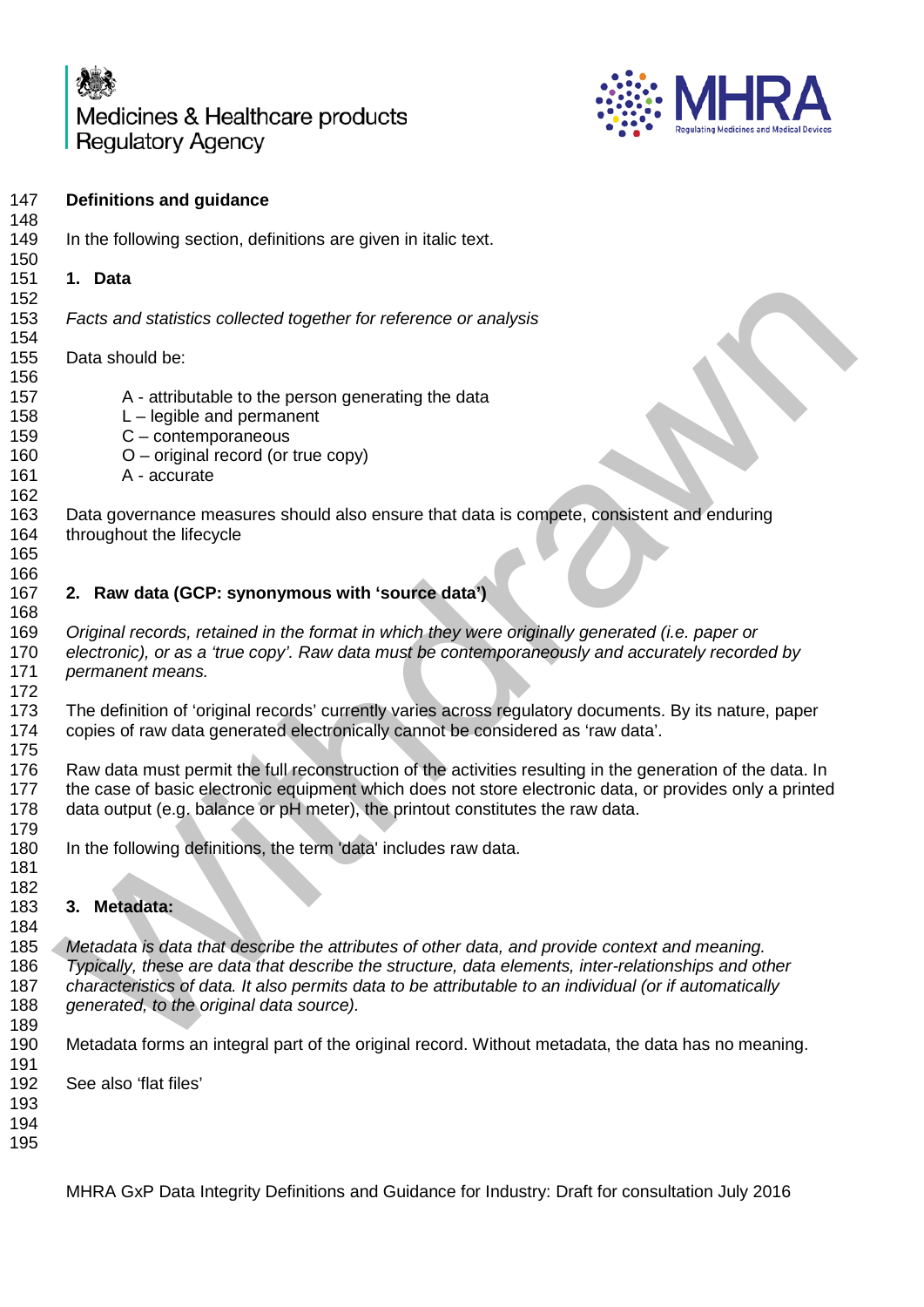licines & Healthcare products **ICV** 



|                                 | IVIEGICINES & HEARINGALE PROGREGIS<br><b>Regulating Medicines and Medical Devices</b><br><b>Regulatory Agency</b>                                                                                                                                                                                                                                                                                                                                                                                      |
|---------------------------------|--------------------------------------------------------------------------------------------------------------------------------------------------------------------------------------------------------------------------------------------------------------------------------------------------------------------------------------------------------------------------------------------------------------------------------------------------------------------------------------------------------|
| 196<br>197                      | Example (i) 3.5                                                                                                                                                                                                                                                                                                                                                                                                                                                                                        |
| 198                             | metadata, giving context and meaning, (italic text) are:                                                                                                                                                                                                                                                                                                                                                                                                                                               |
| 199<br>200<br>201               | sodium chloride batch 1234, 3.5mg. J Smith 01/07/14                                                                                                                                                                                                                                                                                                                                                                                                                                                    |
| 202<br>203<br>204               | Example (ii) 3.5                                                                                                                                                                                                                                                                                                                                                                                                                                                                                       |
| 205<br>206                      | metadata, giving context and meaning, (italic text) are:                                                                                                                                                                                                                                                                                                                                                                                                                                               |
| 207<br>208<br>209<br>210        | Trial subject A123, sample ref X789 taken 30/06/14 at 1456hrs.<br>INR, 3.5mg. Analyst: J Smith 01/07/14                                                                                                                                                                                                                                                                                                                                                                                                |
| 211<br>212                      | 4. Data Integrity                                                                                                                                                                                                                                                                                                                                                                                                                                                                                      |
| 213                             |                                                                                                                                                                                                                                                                                                                                                                                                                                                                                                        |
| 214<br>215                      | The extent to which all data are complete, consistent and accurate throughout the data lifecycle.                                                                                                                                                                                                                                                                                                                                                                                                      |
| 216<br>217<br>218               | Data integrity arrangements must ensure that the accuracy, completeness, content and meaning of<br>data is retained throughout the data lifecycle.                                                                                                                                                                                                                                                                                                                                                     |
| 219<br>220<br>221<br>222        | 5. Data Governance                                                                                                                                                                                                                                                                                                                                                                                                                                                                                     |
| 223<br>224<br>225<br>226        | The sum total of arrangements to ensure that data, irrespective of the format in which it is generated,<br>is recorded, processed, retained and used to ensure a complete, consistent and accurate record<br>throughout the data lifecycle.                                                                                                                                                                                                                                                            |
| 227<br>228<br>229<br>230        | Data governance should address data ownership throughout the lifecycle, and consider the design,<br>operation and monitoring of processes / systems in order to comply with the principles of data integrity<br>including control over intentional and unintentional changes to information.                                                                                                                                                                                                           |
| 231<br>232<br>233<br>234        | Data Governance systems should include staff training in the importance of data integrity principles<br>and the creation of a working environment that enables visibility of errors, omissions and aberrant<br>results.                                                                                                                                                                                                                                                                                |
| 235<br>236<br>237<br>238<br>239 | Senior management is responsible for the implementation of systems and procedures to minimise the<br>potential risk to data integrity, and for identifying the residual risk, using risk management techniques<br>such as the principles of ICH Q9. Contract Givers should ensure that data ownership, governance<br>and accessibility are included in a contract/technical agreement. The Contract Giver should also<br>perform a data governance review as part of their vendor assurance programme. |
| 240<br>241<br>242<br>243        | Routine data review should evaluate the integrity of an individual data set, compliance with<br>established organisational and technical measures and any data risk indicators (e.g. data<br>amendment). Periodic review of data governance measures (for example audit) should assess                                                                                                                                                                                                                 |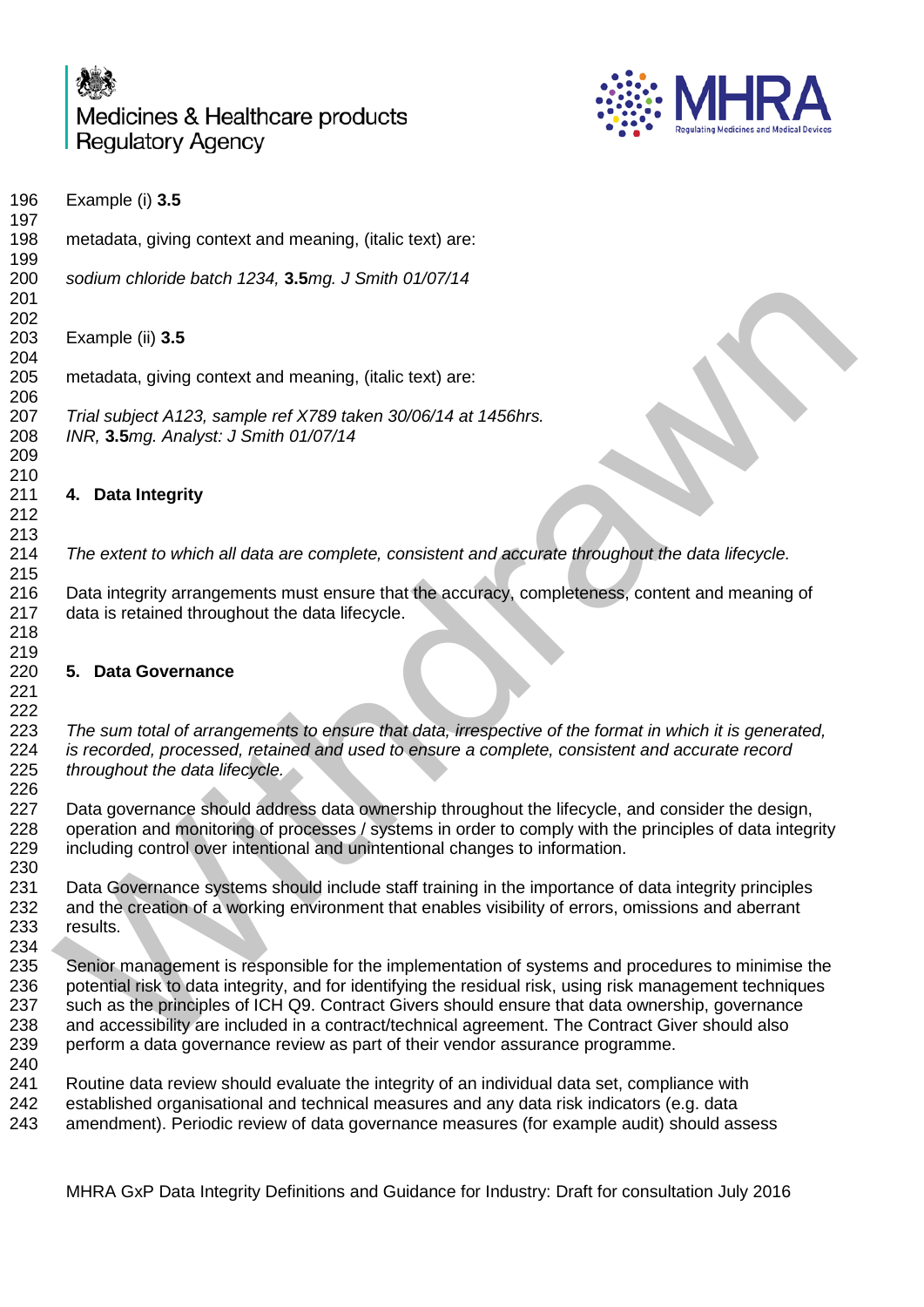

 effectiveness of established organisational and technical measures, and also consider the possibility of unauthorised activity. 

 Data governance systems should also ensure that data are readily available and directly accessible on request from national competent authorities.

### 250<br>251 **6. Data Lifecycle**

 *All phases in the life of the data (including raw data) from initial generation and recording through processing (including analysis, transformation or migration), use, data retention, archive / retrieval and destruction.* 

 The procedures for destruction of data should consider data criticality and where applicable legislative retention requirements. Archival arrangements should be in place for long term retention of relevant data in compliance with legislation.

## **7. Data transfer / migration**

 Data transfer is the process of transferring data and metadata between storage media types or computer systems. Data migration changes the format of data to make it usable or visible on an alternative computerised system.

 Data transfer/migration should be designed and validated to ensure that data integrity principles are maintained.

## 

 

### **8. Data Processing**

274<br>275 *A sequence of operations performed on data in order to extract, present or obtain information in a defined format. Examples might include: statistical analysis of individual patient data to present trends or conversion of a raw electronic signal to a chromatogram and subsequently a calculated numerical result*

 There should be adequate traceability of any user defined parameters used within data processing activities. Audit trails and retained records should allow reconstruction of all data processing activities regardless of whether the output of that processing is subsequently reported or otherwise used. If data processing has been repeated with progressive modification of processing parameters this should be visible to ensure that the processing parameters are not being manipulated to achieve a more desirable end point. on request noni national competent autionities.<br>
5. Data Lifecycle<br>
4. Datass in the life of the data (including raw data) from initial generation and recording through<br>
processing (including analysis, transformation or mi

- 
- 
- 

### **9. Recording data:**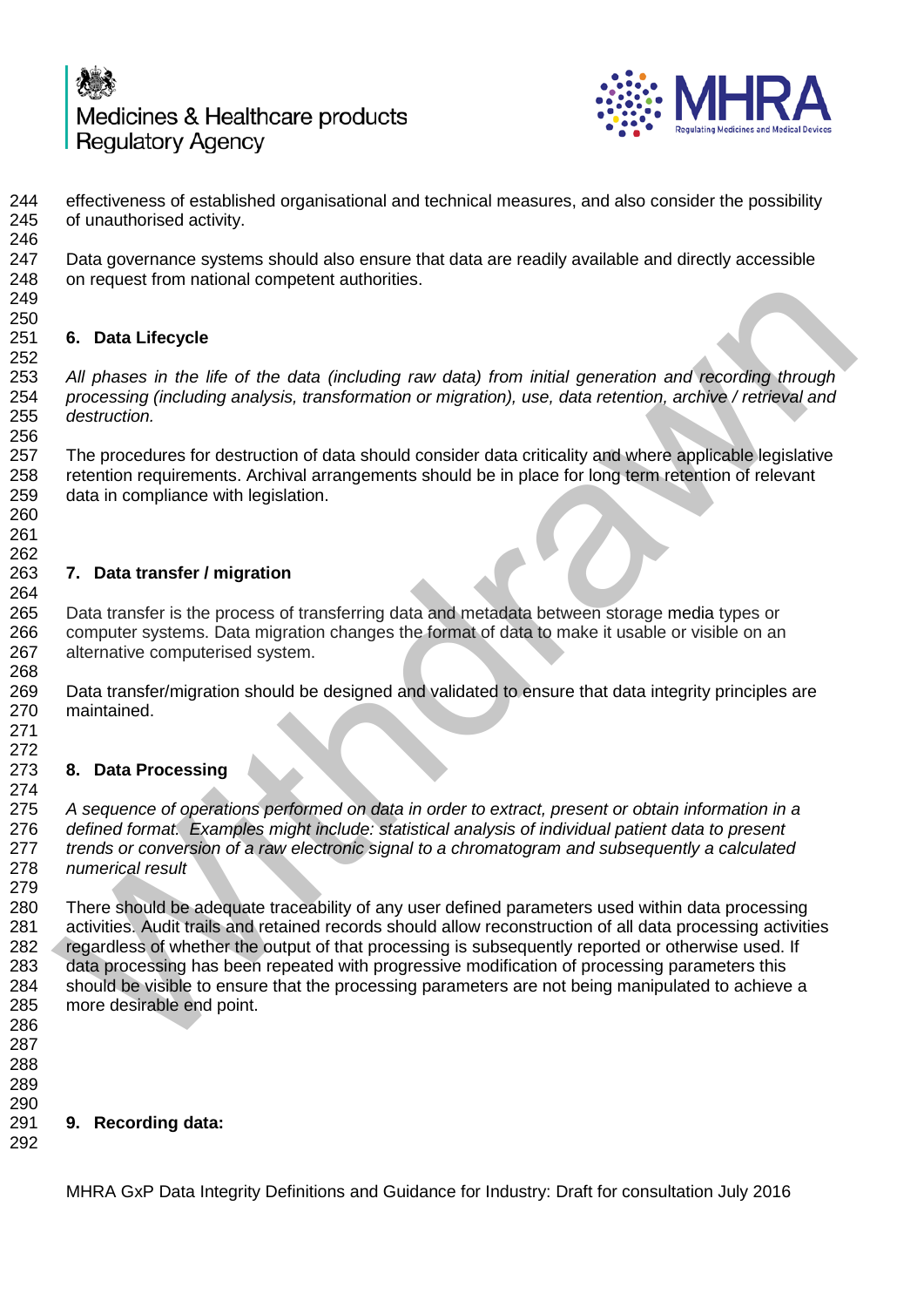



293 Companies should have an appropriate level of process understanding and technical knowledge of 294 systems used for data recording, including their capabilities, limitations and vulnerabilities. systems used for data recording, including their capabilities, limitations and vulnerabilities. The selected method should ensure that data of appropriate accuracy, completeness, content and meaning is collected and retained for its intended use. Where the capability of the electronic system 298 permits dynamic storage it is not appropriate for low-resolution or static (printed / manual) data to be collected in preference to high resolution or dynamic (electronic) data. **10. Excluding Data:** Data may only be excluded where it can be demonstrated through sound science that the data is anomalous or non-representative. In all cases, this justification should be documented and considered during data review and reporting. All data (even if excluded) should be retained with the original data set, and be available for review in a format that allows the validity of the decision to exclude the data to be confirmed. **11. Original record / True Copy(also referred to as 'certified copy' or 'verified copy'): 11.1. Original record:** incensing is ownered antroduced and the member use. Yield the Capsaling of the Beating of the analysis of permits dynamic storege it is not appropriate for tow-resolution or static (pinted / manual) data to be<br>cellected in

 *Data as the file or format in which it was originally generated, preserving the integrity (accuracy, completeness, content and meaning) of the record, e.g. original paper record of manual observation, or electronic raw data file from a computerised system* 

 Data may be static (e.g. a 'fixed' record such as paper or pdf) or dynamic (e.g. an electronic record which the user/reviewer can interact with). An analogy being a group of still images (photographs – the static 'paper copy' example) may not provide the full content and meaning of the same event as a recorded moving image (video – the dynamic 'electronic record' example). 

 Example 1: An electronic monitoring system records temperatures every 5 minutes, providing the ability to interrogate data to investigate excursions (magnitude and duration). This ability is compromised when working from a summary graph.

 Example 2: Chromatography systems provide dynamic electronic records in database format with the ability to track, trend, and query data. This allows the reviewer (with proper access permissions) to 330 interact with the data (e.g. view hidden fields, and expand the baseline) to view the integration more<br>331 clearly. Once printed or converted to static file format (e.g. .pdfs), chromatography records lose the 331 clearly. Once printed or converted to static file format (e.g. .pdfs), chromatography records lose the 332 interaction capability.

 **11.2. True Copy:** 

 *A copy of original information that been verified as an exact (accurate and complete) copy having all of the same attributes and information as the original. The copy may be verified by dated signature or by a validated electronic signature. A true copy may be retained in a different electronic file format to the original record, if required, but must retain the equivalent static/dynamic nature of the original record.*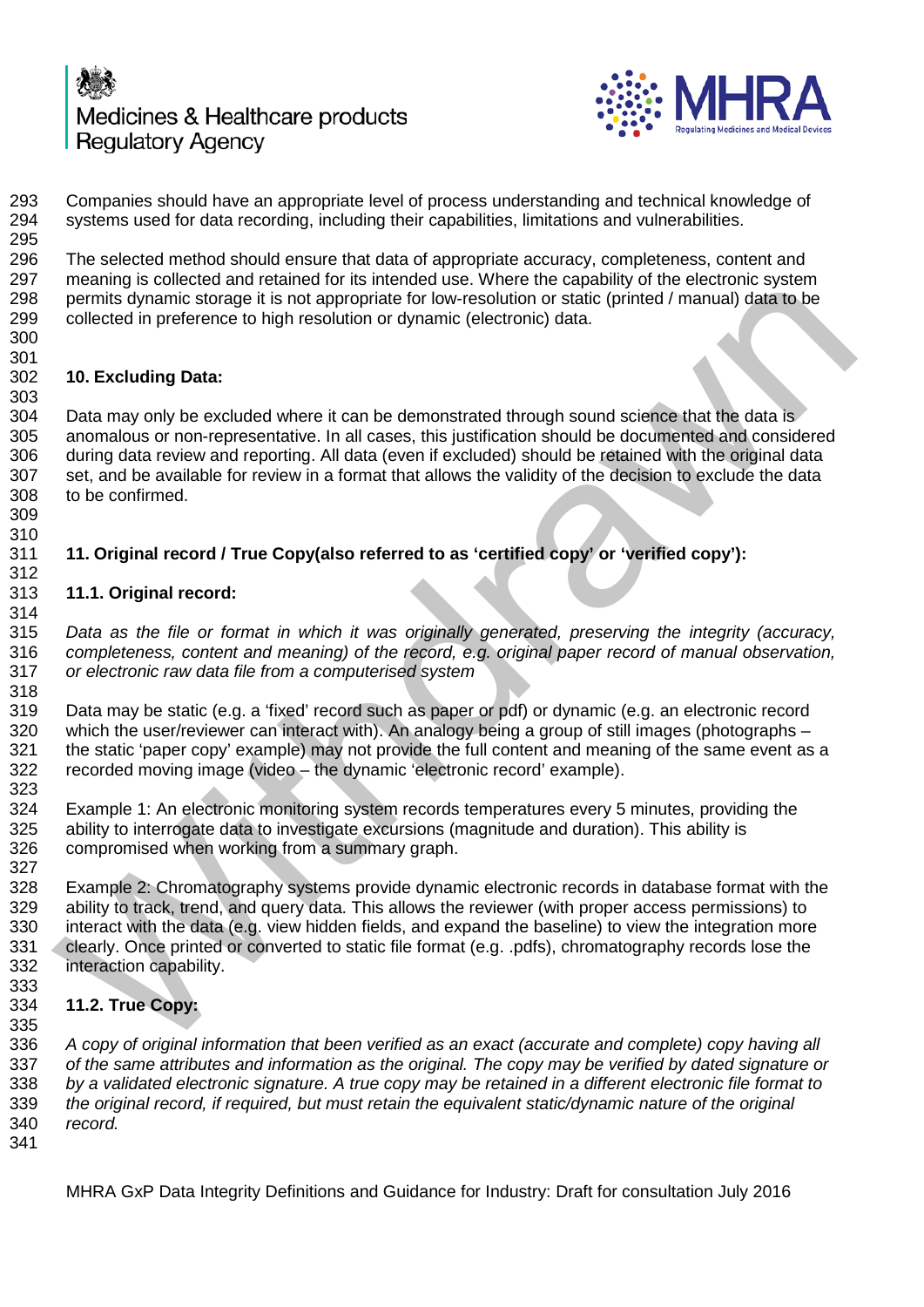



342 Original records and true copies must preserve the integrity (accuracy, completeness, content and<br>343 meaning) of the record. True copies of original records may be retained in place of the original reco meaning) of the record. True copies of original records may be retained in place of the original record (e.g. scan of a paper record), provided that a documented system is in place to verify and record the integrity of the copy. Companies should consider any risk associated with the destruction of original records. 

348 It should be possible to create a true copy of electronic data, including relevant metadata, for the<br>349 purposes of review, backup and archival. Accurate and complete copies for certification should purposes of review, backup and archival. Accurate and complete copies for certification should include the meaning of the data (e.g. date formats, context, layout, electronic signature and authorisations), as well as the full audit trail. Consideration should be given to the dynamic functionality of a 'true copy' throughout the retention period (see 'archive').

 Where certified copies are made, the process for certification should be described, including the process for ensuring that the copy is complete and accurate and for identifying the certifying party and their authority for making that copy. The process of making a true copy of electronic data should be validated. 

 Data must be retained in a dynamic form where this is critical to its integrity or later verification. It is conceivable for some data generated by electronic means to be retained in an acceptable paper or pdf format, where it can be justified that a static record maintains the integrity of the original data. However, the data retention process must be shown to include verified copies of all raw data, metadata, relevant audit trail and result files, any variable software/system configuration settings specific to each record, and all data processing runs (including methods and audit trails) necessary 365 for reconstruction of a given raw data set. It would also require a documented means to verify that 366 the printed records were an accurate representation. This approach is likely to be onerous in its the printed records were an accurate representation. This approach is likely to be onerous in its administration to enable a GxP compliant record. it should be possible to create a true copy of electronic data, including relevant metadata, for the proposes of review, backup and archivela. Accurate and complete copies for certification should be meaning of the data (e

### 369<br>370 **12. Computer system transactions:**

 *A computer system transaction is a single operation or sequence of operations performed as a single logical 'unit of work'. The operation(s) that make up a transaction may not be saved as a permanent record on durable storage until the user commits the transaction through a deliberate act (e.g. pressing a save button), or until the system forces the saving of data.*

 The metadata (i.e., user name, date, and time) is not captured in the system audit trail until the user saves the transaction to durable storage. In computerised systems, an electronic signature may be required in order for the record to be saved and become permanent.

 Computer systems should be designed to ensure that the execution of critical steps are recorded contemporaneously by the user and are not combined into a single computer system transaction with other operations. A critical step is a parameter that must be within an appropriate limit, range, or distribution to ensure the safety of the subject or quality of the product or data.

 Computerised systems should enforce saving immediately after critical data entry. Data entry prior to saving to permanent memory with audit trail (server, database) is considered to be temporary memory. These data are at risk of amendment or deletion without audit trail visibility. The length of time that data is held in temporary memory should be minimised.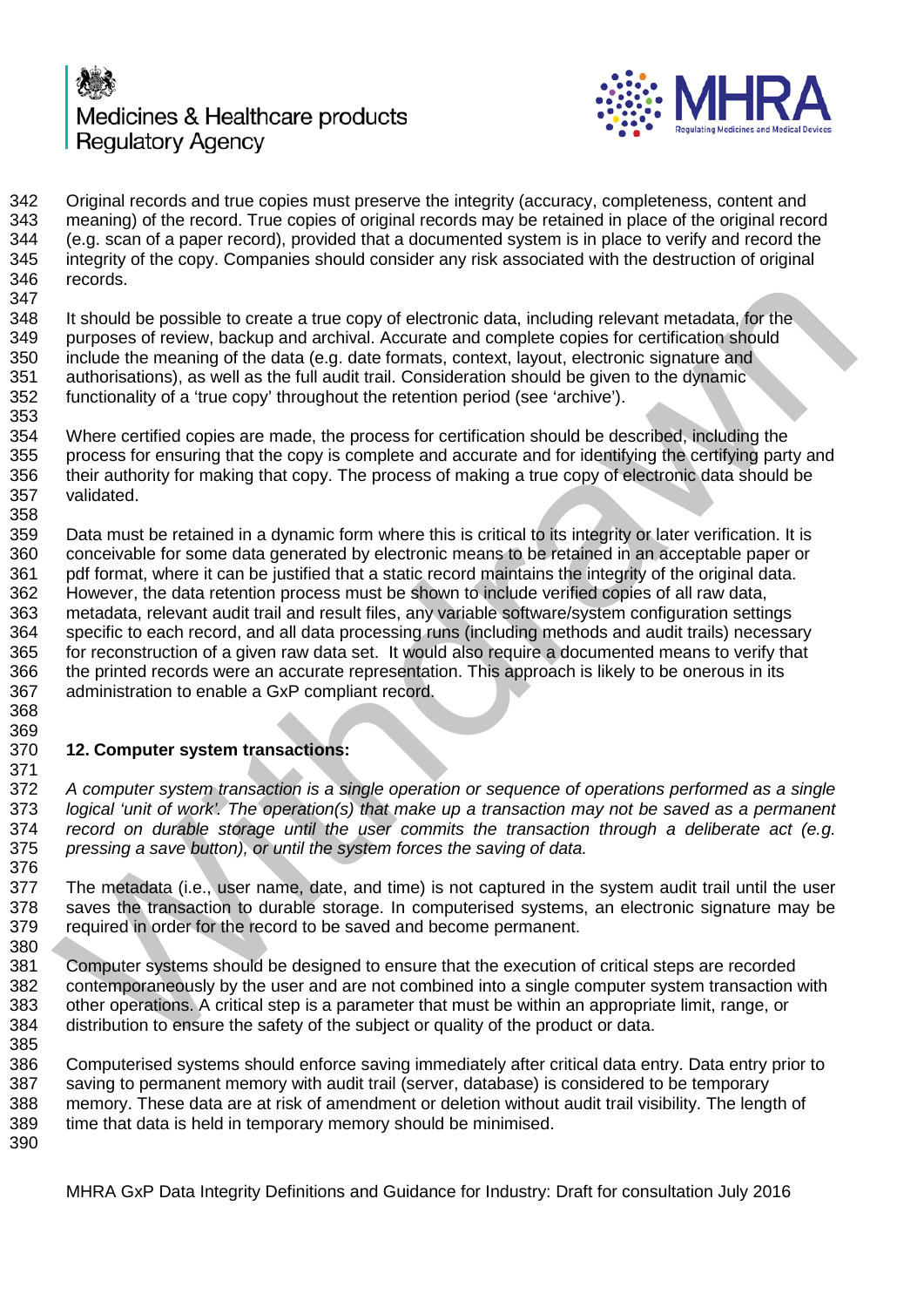

391 Critical steps should be documented with process controls that consider system design (prevention), 392 together with monitoring and review processes (surveillance). Surveillance activities should alert to together with monitoring and review processes (surveillance). Surveillance activities should alert to failures that are not addressed by the process design. Example: Computerised system may be configured to prevent data manipulation (prevention). This does not 397 restrict a person from repeating the process by manipulating data to achieve a desired result. Periodic<br>398 reviews (surveillance) for undisclosed data may reduce risk from repeated events. reviews (surveillance) for undisclosed data may reduce risk from repeated events. **13. Audit Trail** *Audit trails are metadata that are a record of critical information (for example the change or deletion of relevant data) that permit the reconstruction of activities.*  Where computerised systems are used to capture, process, report, store and archive raw data electronically, system design should always provide for the retention of audit trails to show all changes to the data while retaining previous and original data. It should be possible to associate all changes to data with the persons making those changes, and changes should be time stamped and a reason given. The items included in the audit trail should be those of relevance to permit reconstruction of the process or activity. 413 Audit trails should be switched on. Users (with the exception of system administrator) should not have 414 the ability to amend or switch off the audit trail. the ability to amend or switch off the audit trail. The relevance of data retained in audit trails should be considered by the company to permit robust data review / verification. It is not necessary for audit trail review to include every system activity (e.g. user log on/off, keystrokes etc.) and may be achieved by review of appropriately designed and validated system reports. 421 Where relevant audit trail functionality does not exist (e.g. within legacy systems and spreadsheets)<br>422 an equivalent level of control may be achieved for example by the use of log books, protecting each an equivalent level of control may be achieved for example by the use of log books, protecting each version and change control. Routine data review should include a documented audit trail review. When designing a system for review of audit trails, this may be limited to those with GxP relevance (e.g. relating to data creation, processing, modification and deletion etc). Audit trails may be reviewed as a list of relevant data, or by 428 a 'exception reporting' process. An exception report is a validated search tool that identifies and 429 documents predetermined 'abnormal' data or actions, which requires further attention or investigation documents predetermined 'abnormal' data or actions, which requires further attention or investigation by the data reviewer. QA should have sufficient knowledge and system access to review relevant audit trails, raw data and metadata as part of audits to ensure on-going compliance with the company's data governance policy and regulatory requirements. See also 'data governance'. If no audit trailed system exists a paper based audit trail to demonstrate changes to data will be 436 permitted until a fully audit trailed (integrated system or independent audit software using a validated 437 interface) system becomes available. These hybrid systems are acceptable, where they achieve interface) system becomes available. These hybrid systems are acceptable, where they achieve equivalence to integrated audit trail, such as described in Chapter 4 of the GMP Guide. If such Computerised system may be configured to prevent data manipulation (prevention). This does not<br>compute a person from repeating the process by manipulating data to achieve a desired result. Periodic<br>reviews (surveillance) f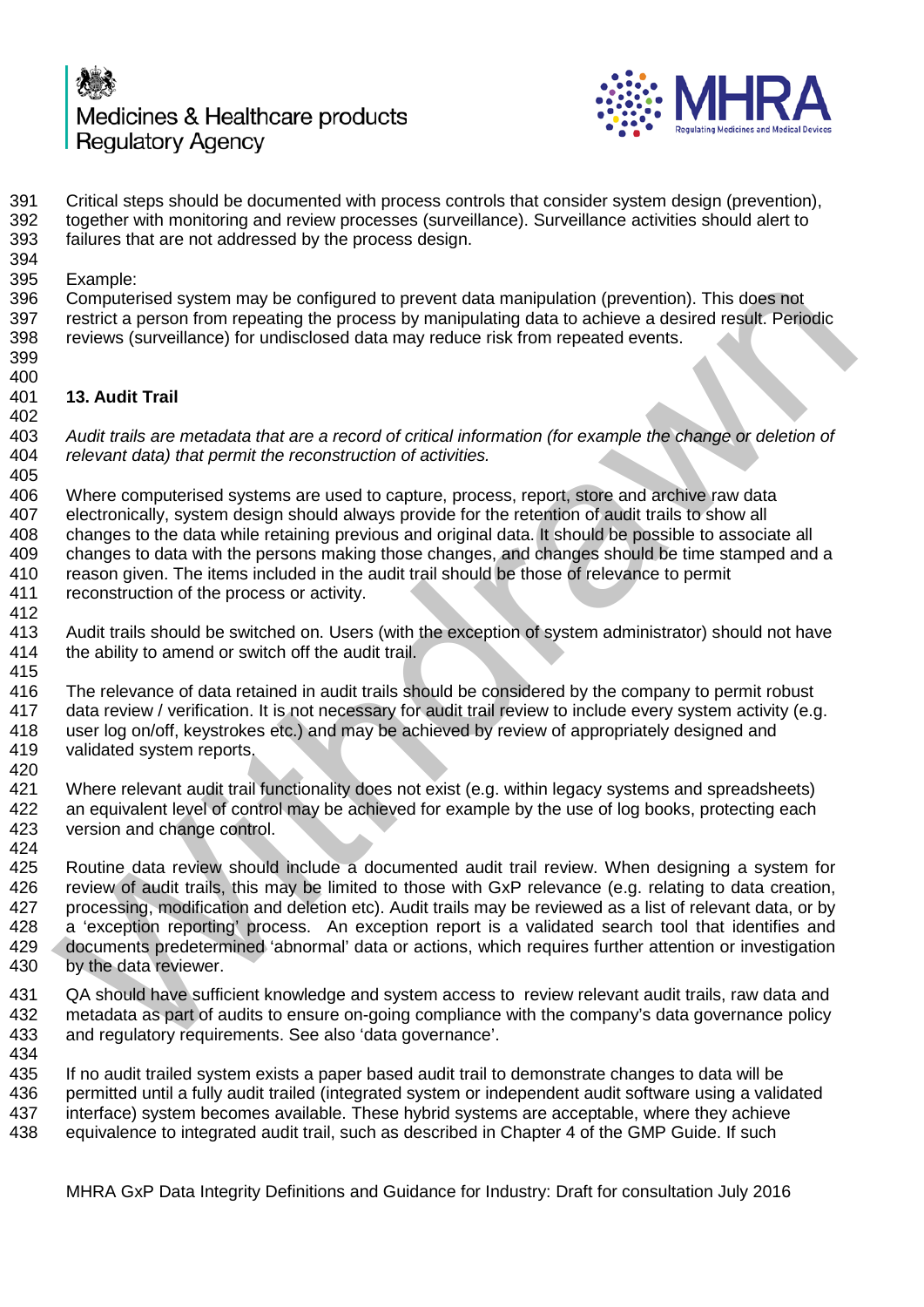

 equivalence cannot be demonstrated, it is expected that GMP facilities should upgrade to an audit trailed system by the end of 2017 (reference: Art 23 of Directive 2001/83/EC). **14. Electronic signatures** 445 The use of electronic signatures should be compliant with the requirements of international standards<br>446 such as Directive 1999/93/EC (requirements relevant to 'advanced electronic signature'). such as Directive 1999/93/EC (requirements relevant to 'advanced electronic signature'). Where a paper or pdf copy of an electronically signed document is produced the metadata associated with an electronic signature should be maintained together with the associated document. An inserted image of a signature alone. or a footnote indicating that the document has been electronically signed (where this has been entered by a means other than the validated electronic signature process) is not sufficient. **15. Data Review** There should be a procedure that describes the process for the review and approval of data. Data review should also include a review of relevant metadata, including audit trails. Review should be based upon original data or a true copy. Summary reports of data are often supplied between companies (contract givers and acceptors). However, it must be acknowledged that summary reports are limited, in that critical supporting data and metadata are often not included. 464<br>465 465 Prior to acceptance of summary reports, a risk-based evaluation of the contract acceptor's quality<br>466 system including compliance with data integrity principles should be established. system including compliance with data integrity principles should be established. Where data review is not conducted by the company that generated the data, the responsibilities for data review must be documented and agreed by both parties. Data review should be documented. 472<br>473 A procedure should describe the actions to be taken if data review identifies an error or omission. This procedure should enable data corrections or clarifications to be made in a GxP compliant manner, providing visibility of the original record, and audit trailed traceability of the correction, using ALCOA principles (see 'data' definition). **16. Computerised system user access / system administrator roles** Full use should be made of access controls to ensure that people have access only to functionality that is appropriate for their job role, and that actions are attributable to a specific individual. Companies must be able to demonstrate the access levels granted to individual staff members and ensure that historical information regarding user access level is available. Controls should be applied at both the operating system and application levels. Fix. Lecturoin suppraising<br>The use of electronic signatures should be compliant with the requirements of international standards<br>such as Directive 1999/93/EC (requirements relevant to 'advanced electronic signature).<br>Where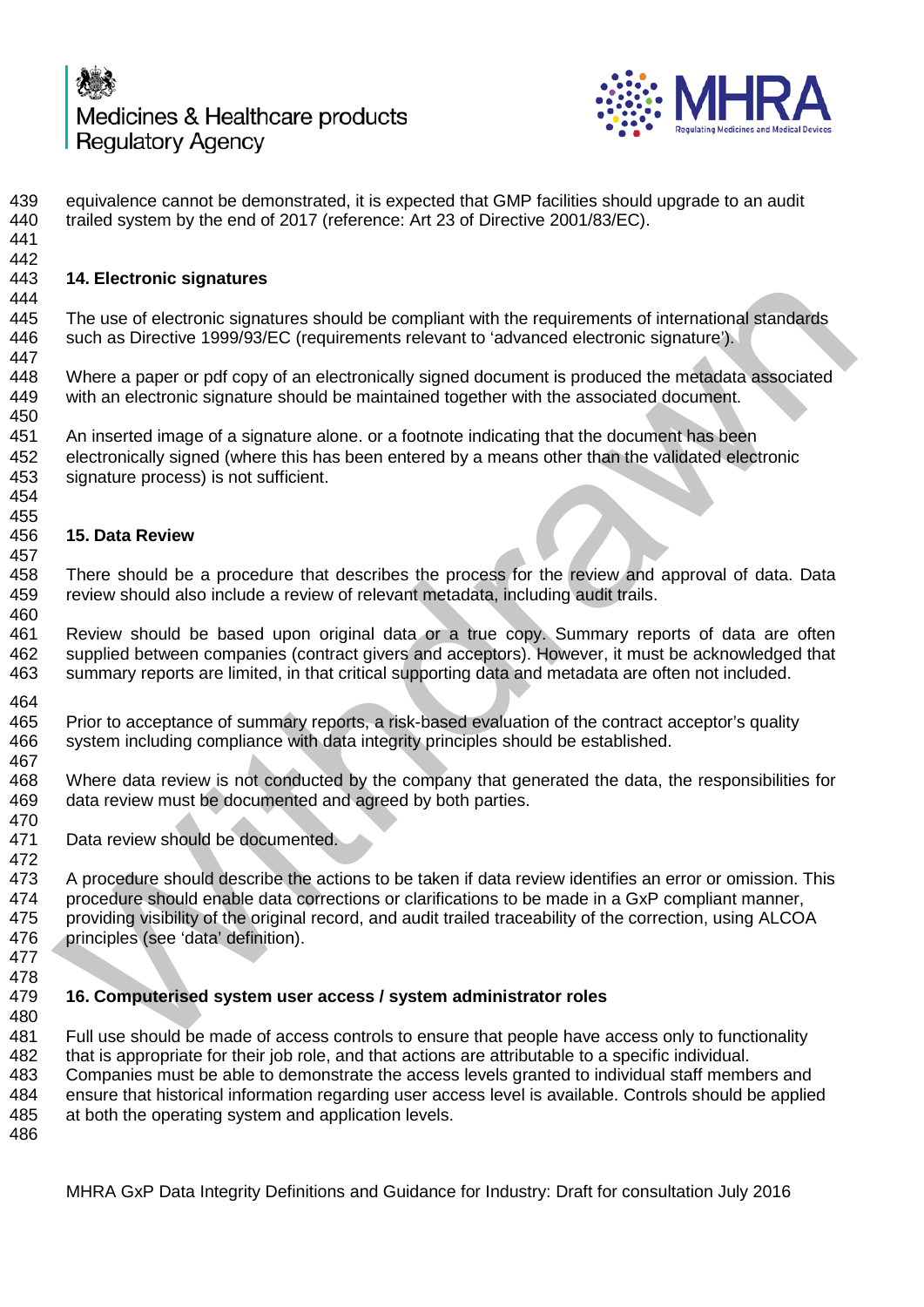



487 Shared logins or generic user access should not be used. Where the computerised system design<br>488 supports individual user access, this function must be used. This may require the purchase of supports individual user access, this function must be used. This may require the purchase of additional licences.

 It is acknowledged that some computerised systems support only a single user login or limited numbers of user logins. Where no suitable alternative computerised system is available, equivalent 493 control may be provided by third party software, or a paper based method of providing traceability<br>494 (with version control). The suitability of alternative systems should be iustified and documented. (with version control). The suitability of alternative systems should be justified and documented. Increased data review is likely to be required for hybrid systems because they are vulnerable to non- attributable data changes. It is expected that companies should be implementing systems which comply with current regulatory expectations. It is expected that GMP facilities should upgrade to system with individual login and audit trails by the end of 2017 (reference: Art 23 of Directive 2001/83/EC). In a solution and the model of the model and the model of the model of the model of the model of the model of the model of the model of the model of the model of the model of the model of the model of the model of the mode

 System administrator access should be restricted to the minimum number of people possible taking account of the size and nature of the company. The generic system administrator account should not be available for use. Personnel with system administrator access should log in with unique credentials that allow actions in the audit trail(s) to be attributed to a specific individual.

 System Administrator rights (permitting activities such as data deletion, database amendment or system configuration changes) should not be assigned to individuals with a direct interest in the data (data generation, data review or approval). Where this is unavoidable in the company structure, a similar level of control may be achieved by the use of dual user accounts with different privileges. All changes performed under system administrator access should be visible to, and approved within, the quality system.

 The individual should log in using the account with the appropriate access rights for the given task e.g. a laboratory manager performing data checking should not log in as system administrator where a more appropriate level of access exists for that task.

 Individuals may require changes in their access rights depending on the status of clinical trial data. For example, once data management processes are complete the data is 'locked' by removing editing access rights. This should be able to be demonstrated within the system. 

**17. Data retention**

 524 Data retention may be classified as either archive (protected data for long term storage) or backup 525 (dynamic data for the purposes of disaster recovery). (dynamic data for the purposes of disaster recovery).

 Data and document retention arrangements should ensure the protection of records from deliberate or inadvertent alteration or loss. Secure controls must be in place to ensure the data integrity of the record throughout the retention period, and validated where appropriate. See also data transfer / migration.

- Data (or a true copy thereof) generated in paper format may be retained for example by scanning, provided that there is a process in place to ensure that the copy is certified.
- **17.1. Archive**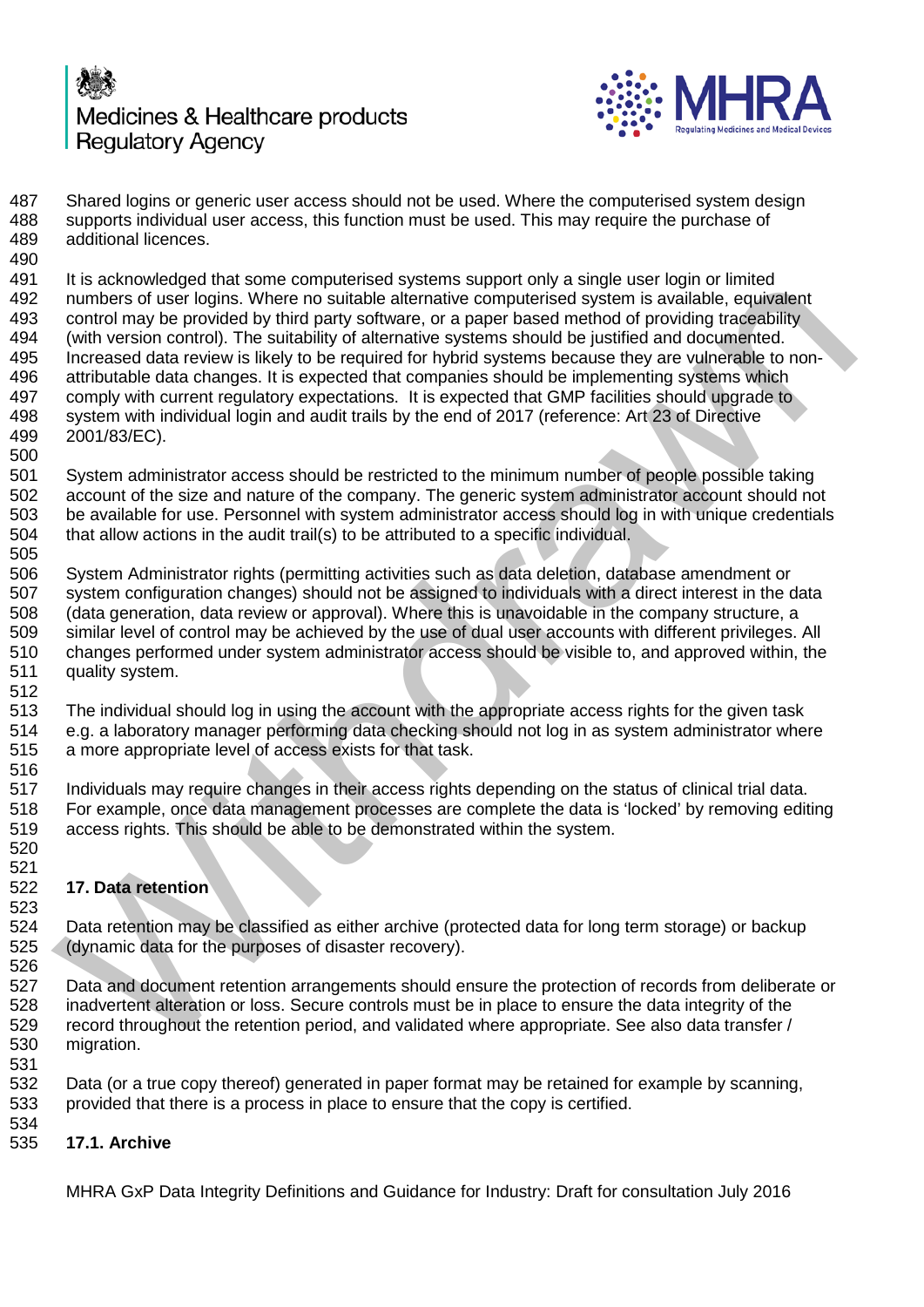



 *A designated secure area or facility (e.g. cabinet, room, building or computerised system) for the long term, permanent retention of complete data and relevant metadata in its final form for the purposes of reconstruction of the process or activity.* 

 Archive records may be the original data or a 'true copy', and should be protected such that they cannot be altered or deleted without detection.

 The archive arrangements must be designed to permit recovery and readability of the data and metadata throughout the required retention period. In the case of electronic data archival, this process should be validated, and in the case of legacy systems the ability to review data periodically verified (i.e. to confirm the continued support of legacy computerised systems).

 When legacy systems can no longer be supported, consideration should be given to maintaining the software for data accessibility purposes as long as reasonably practicable. This may be achieved by maintaining software in a virtual environment (e.g. Cloud or SaaS). Migration to an alternative file format which retains the 'true copy' attributes of the data may be necessary with increasing age of the legacy data. The migration file format should be selected taking into account the balance of risk between long term accessibility versus possibility of reduced dynamic data functionality (e.g. data interrogation, trending, re-processing etc). Archive records may be the original data or a "true copy", and should be protected such that they<br>cannot be altred or deleted without detection.<br>The archive arrangements must be designed to permit recovery and readability

## **17.2. Backup**

 *A copy of current (editable) data, metadata and system configuration settings (variable settings which relate to a record or analytical run) maintained for the purpose of disaster recovery.*

Backup and recovery processes should be validated and periodically tested.

#### **18. File structure**

### **18.1. Flat files:**

 *A 'flat file' is an individual record which may not carry any additional metadata with it, other than that included in the file itself*

 Flat files may carry basic metadata relating to file creation and date of last amendment, but may not audit trail the type and sequence of amendments. When creating flat file reports from electronic data, 574 the metadata and audit trails relating to the generation of the raw data may be lost, unless these are retained as a 'true copy'.

 Consideration also needs to be given to the 'dynamic' nature of the data, where appropriate (see 'true copy' definition).

 There is an inherently greater data integrity risk with flat files when compared to data contained within a relational database in that they are easier to manipulate and delete as a single file.

### **18.2. Relational database:**